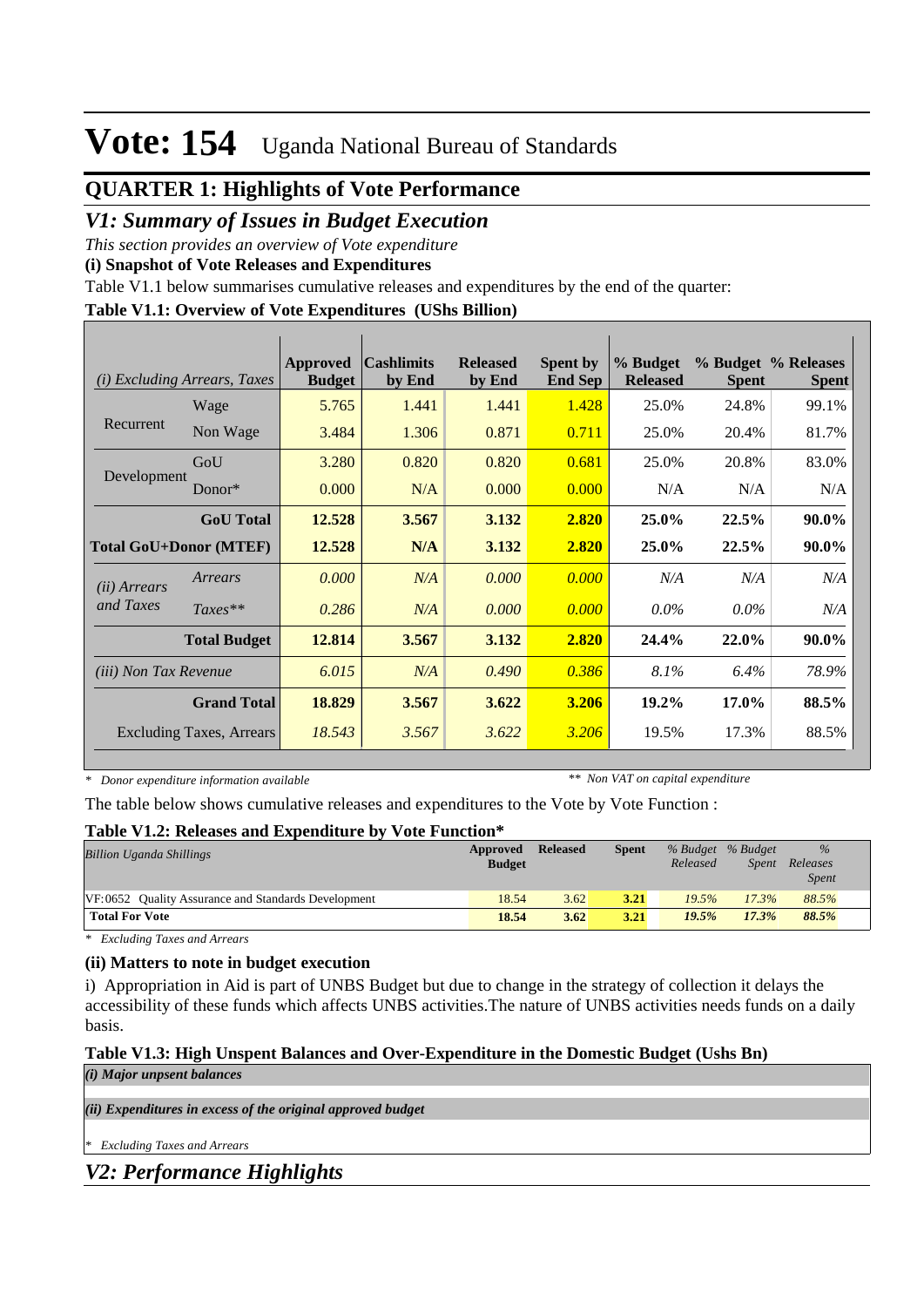## **QUARTER 1: Highlights of Vote Performance**

*This section provides highlights of output performance, focusing on key outputs and actions impelemented to improve section performance.*

### **Table V2.1: Key Vote Output Indicators and Expenditures\***

| Vote, Vote Function<br><b>Key Output</b>                        | <b>Approved Budget and</b><br><b>Planned outputs</b>                              |            | <b>Cumulative Expenditure</b><br>and Performance                                                                      |                  | <b>Status and Reasons for any</b><br><b>Variation from Plans</b>                                                                                                                                                                                                                         |       |  |
|-----------------------------------------------------------------|-----------------------------------------------------------------------------------|------------|-----------------------------------------------------------------------------------------------------------------------|------------------|------------------------------------------------------------------------------------------------------------------------------------------------------------------------------------------------------------------------------------------------------------------------------------------|-------|--|
| Vote Function: 0652 Quality Assurance and Standards Development |                                                                                   |            |                                                                                                                       |                  |                                                                                                                                                                                                                                                                                          |       |  |
| <b>Output: 065202</b>                                           | <b>Development of Standards</b>                                                   |            |                                                                                                                       |                  |                                                                                                                                                                                                                                                                                          |       |  |
| Description of Performance: 120 standards developed,            | harmonized and adopted.                                                           |            | 153 Standards were developed.                                                                                         |                  | i) Some activities were<br>sponsored by Trade Mark East<br>Africa (TMEA) in an off-budget<br>nature.<br>Ii) The term of office for<br>National Standards Council was<br>coming to an end which<br>necessitated speeding up most<br>of the activities.                                    |       |  |
| Performance Indicators:                                         |                                                                                   |            |                                                                                                                       |                  |                                                                                                                                                                                                                                                                                          |       |  |
| No. of standards harmonized                                     |                                                                                   | 120        |                                                                                                                       | $\boldsymbol{0}$ |                                                                                                                                                                                                                                                                                          |       |  |
| No. of standards developed                                      |                                                                                   | 120        |                                                                                                                       | 153              |                                                                                                                                                                                                                                                                                          |       |  |
| <b>Output Cost:</b>                                             | UShs Bn:                                                                          | 0.254      | <b>UShs Bn:</b>                                                                                                       | 0.024            | % Budget Spent:                                                                                                                                                                                                                                                                          | 9.6%  |  |
| Output: 065203                                                  | <b>Quality Assurance of goods &amp; Lab Testing</b>                               |            |                                                                                                                       |                  |                                                                                                                                                                                                                                                                                          |       |  |
| Description of Performance: Under Quality Assurance             | department key outputs are as<br>below                                            |            | 119 Product certification<br>permits were issued, 3 systems<br>permits were issued and 199<br>market inspections were |                  | i) For consignments inspected,<br>there was Increase in man power<br>ii) For product certification,<br>there is high vigirance from<br>companies for their products to<br>be certified.<br>Iii) Increase in samples tested<br>was due to increase in voluntary<br>submission of samples. |       |  |
|                                                                 | 500 Product certification<br>Permits issued                                       | conducted. |                                                                                                                       |                  |                                                                                                                                                                                                                                                                                          |       |  |
|                                                                 | 20 Systems permits issued                                                         |            |                                                                                                                       |                  |                                                                                                                                                                                                                                                                                          |       |  |
|                                                                 | 1,000 market inspections<br>conducted                                             |            |                                                                                                                       |                  |                                                                                                                                                                                                                                                                                          |       |  |
|                                                                 | <b>Under Quality Import</b><br>Inspections department key<br>outputs are as below |            |                                                                                                                       |                  |                                                                                                                                                                                                                                                                                          |       |  |
|                                                                 | 50,000 import consignments<br>inspected.                                          |            |                                                                                                                       |                  |                                                                                                                                                                                                                                                                                          |       |  |
|                                                                 | Under Testing department key<br>outputs are as below                              |            |                                                                                                                       |                  |                                                                                                                                                                                                                                                                                          |       |  |
|                                                                 | 7,200 samples tested by UNBS<br>Testing department in nakawa<br>head office       |            |                                                                                                                       |                  |                                                                                                                                                                                                                                                                                          |       |  |
|                                                                 | Maintain accreditation of 2<br>laboratories                                       |            |                                                                                                                       |                  |                                                                                                                                                                                                                                                                                          |       |  |
| Performance Indicators:                                         |                                                                                   |            |                                                                                                                       |                  |                                                                                                                                                                                                                                                                                          |       |  |
| No. of samples tested                                           |                                                                                   | 7,200      |                                                                                                                       | 1,986            |                                                                                                                                                                                                                                                                                          |       |  |
| No. of Products certified                                       |                                                                                   | 500        |                                                                                                                       | 119              |                                                                                                                                                                                                                                                                                          |       |  |
| No. of imported goods<br>consignments inspected                 |                                                                                   | 50,000     |                                                                                                                       | 19,204           |                                                                                                                                                                                                                                                                                          |       |  |
| Output Cost:                                                    | UShs Bn:                                                                          | 1.159      | UShs Bn:                                                                                                              | 0.225            | % Budget Spent:                                                                                                                                                                                                                                                                          | 19.4% |  |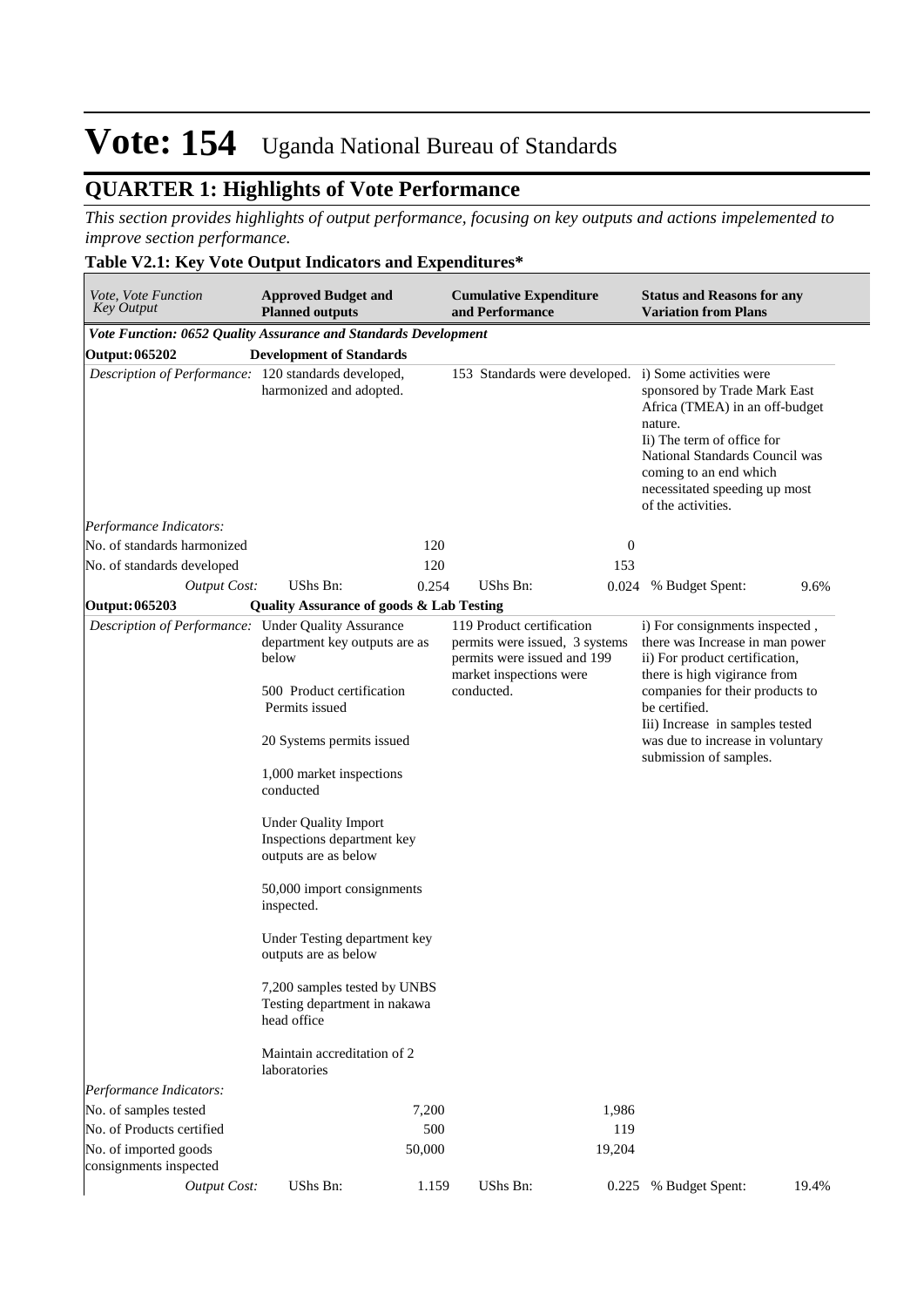## **QUARTER 1: Highlights of Vote Performance**

| <i>Vote, Vote Function</i><br>Key Output                  | <b>Approved Budget and</b><br><b>Planned outputs</b> |              | <b>Cumulative Expenditure</b><br>and Performance                |          | <b>Status and Reasons for any</b><br><b>Variation from Plans</b>                                 |       |  |  |
|-----------------------------------------------------------|------------------------------------------------------|--------------|-----------------------------------------------------------------|----------|--------------------------------------------------------------------------------------------------|-------|--|--|
| Output: 065204                                            | Calibration and verification of equipment            |              |                                                                 |          |                                                                                                  |       |  |  |
| <i>Description of Performance:</i> Under Legal Metrology: |                                                      |              | 173241 instruments of weights<br>and measures were verified and |          | i) The target for calibration was<br>not hit due to failure to provide                           |       |  |  |
|                                                           | 540,000 instruments of weights                       |              | 139 equipment were calibrated.                                  |          | calibration in the areas of                                                                      |       |  |  |
|                                                           | and measures verified                                |              |                                                                 |          | Force, pressure, temperarture<br>and electrical measurements.                                    |       |  |  |
|                                                           | <b>Under National Metrology:</b>                     |              |                                                                 |          | There was also failure to repair                                                                 |       |  |  |
|                                                           | Calibration of 1,800 equipment                       |              | the air-conditioning system.                                    |          |                                                                                                  |       |  |  |
|                                                           |                                                      |              |                                                                 |          | Ii) The over performance under<br>weights and measures was to<br>improved vigirance among staff. |       |  |  |
| Performance Indicators:                                   |                                                      |              |                                                                 |          |                                                                                                  |       |  |  |
| No. of NML laboratories to<br>be accredited               |                                                      | $\mathbf{0}$ |                                                                 | $\theta$ |                                                                                                  |       |  |  |
| No. of instruments for<br>weights and measures verified   |                                                      | 540,000      |                                                                 | 17,3241  |                                                                                                  |       |  |  |
| No. of equipment calibrated                               |                                                      | 1,800        |                                                                 | 139      |                                                                                                  |       |  |  |
| <b>Output Cost:</b>                                       | UShs Bn:                                             | 0.888        | UShs Bn:                                                        | 0.027    | % Budget Spent:                                                                                  | 3.0%  |  |  |
| <b>Vote Function Cost</b>                                 | <b>UShs Bn:</b>                                      |              | 18.543 UShs Bn:                                                 | 3.206    | % Budget Spent:                                                                                  | 17.3% |  |  |
| <b>Cost of Vote Services:</b>                             | UShs Bn:                                             |              | 18.543 UShs Bn:                                                 | 3.206    | % Budget Spent:                                                                                  | 17.3% |  |  |

*\* Excluding Taxes and Arrears*

 How to capture salary enhancement funds for the month of November and the subsequent months, Importation of monthly payrolls is a big challenge which calls for revision of the current procedure.

#### **Table V2.2: Implementing Actions to Improve Vote Performance**

| <b>Planned Actions:</b>                                          | <b>Actual Actions:</b>                                                                                                     | <b>Reasons for Variation</b> |
|------------------------------------------------------------------|----------------------------------------------------------------------------------------------------------------------------|------------------------------|
| Vote: 154 Uganda National Bureau of Standards                    |                                                                                                                            |                              |
| Vote Function: 06 52 Quality Assurance and Standards Development |                                                                                                                            |                              |
|                                                                  | i) Management has requested MoFPED No variations<br>to release AIA quarterly as it done with<br>other Government releases. |                              |

## *V3: Details of Releases and Expenditure*

*This section provides a comprehensive summary of the outputs delivered by the Vote and further details of Vote expenditures by Vote Function and Expenditure Item.*

#### **Table V3.1: GoU Releases and Expenditure by Output\***

| <b>Billion Uganda Shillings</b>                                        | Approved<br><b>Budget</b> | <b>Released</b> | <b>Spent</b> | $%$ GoU<br><b>Budget</b> | $%$ GoU<br><b>Budget</b> | $%$ GoU<br>Releases |
|------------------------------------------------------------------------|---------------------------|-----------------|--------------|--------------------------|--------------------------|---------------------|
|                                                                        |                           |                 |              | Released                 | <i>Spent</i>             | <i>Spent</i>        |
| <b>VF:0652</b> Ouality Assurance and Standards Development             | 12.53                     | 3.13            | 2.82         | $25.0\%$                 | 22.5%                    | 90.0%               |
| Class: Outputs Provided                                                | 9.10                      | 2.27            | 2.10         | 25.0%                    | 23.1%                    | 92.4%               |
| 065201 Administration                                                  | 8.28                      | 2.07            | 1.94         | $25.0\%$                 | 23.4%                    | 93.6%               |
| 065202 Development of Standards                                        | 0.16                      | 0.04            | 0.02         | 25.0%                    | $10.0\%$                 | 40.1%               |
| 065203 Ouality Assurance of goods $&$ Lab Testing                      | 0.52                      | 0.13            | 0.13         | 25.0%                    | 24.7%                    | 98.7%               |
| 065204 Calibration and verification of equipment                       | 0.07                      | 0.02            | 0.01         | 25.0%                    | 9.8%                     | 39.1%               |
| 065205 Increase public awareness to quality and standardisation (SQMT) | 0.07                      | 0.02            | 0.01         | 25.0%                    | 18.7%                    | 74.9%               |
| issues                                                                 |                           |                 |              |                          |                          |                     |
| Class: Outputs Funded                                                  | 0.15                      | 0.04            | 0.04         | $25.0\%$                 | 25.0%                    | 100.0%              |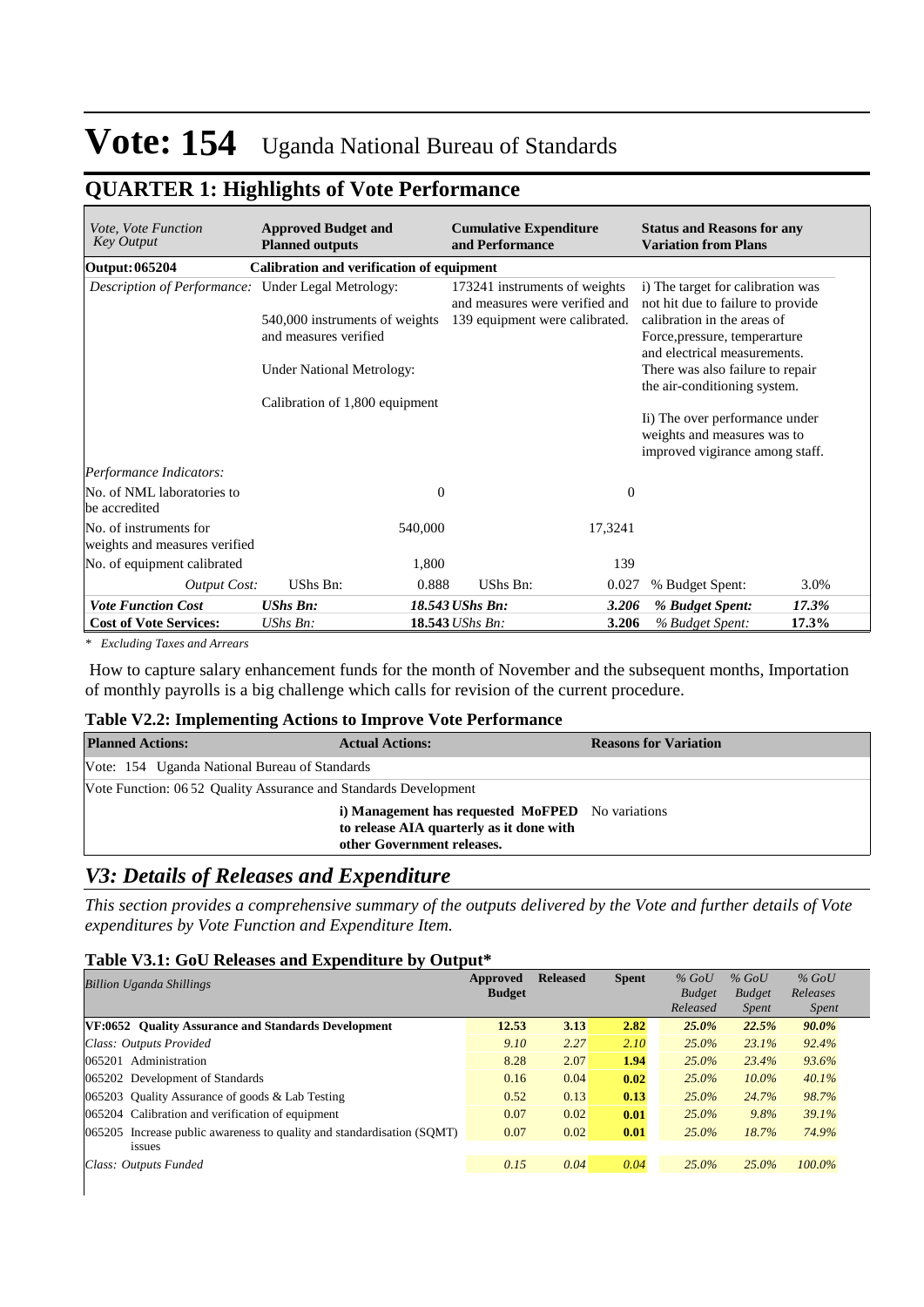## **QUARTER 1: Highlights of Vote Performance**

| 065251 | Membership to International Organisations (ISO, ARSO, OIML,      | 0.15  | 0.04 | 0.04 | $25.0\%$ | $25.0\%$ | $100.0\%$ |
|--------|------------------------------------------------------------------|-------|------|------|----------|----------|-----------|
|        | SADCMET)                                                         |       |      |      |          |          |           |
|        | Class: Capital Purchases                                         | 3.28  | 0.82 | 0.68 | $25.0\%$ | 20.8%    | 83.0%     |
|        | 065272 Government Buildings and Administrative Infrastructure    | 2.68  | 0.67 | 0.67 | $25.0\%$ | 25.0%    | $100.0\%$ |
|        | 065275 Purchase of Motor Vehicles and Other Transport Equipment  | 0.16  | 0.04 | 0.00 | $25.0\%$ | $0.0\%$  | $0.0\%$   |
|        | 065276 Purchase of Office and ICT Equipment, including Software  | 0.21  | 0.05 | 0.00 | $25.0\%$ | $0.0\%$  | $0.0\%$   |
|        | 065277 Purchase of Specialised Machinery & Equipment             | 0.15  | 0.04 | 0.01 | $25.0\%$ | 6.9%     | 27.8%     |
|        | 065278 Purchase of Office and Residential Furniture and Fittings | 0.08  | 0.02 | 0.00 | $25.0\%$ | $0.3\%$  | 1.2%      |
|        | <b>Total For Vote</b>                                            | 12.53 | 3.13 | 2.82 | 25.0%    | 22.5%    | 90.0%     |
|        |                                                                  |       |      |      |          |          |           |

*\* Excluding Taxes and Arrears*

### **Table V3.2: 2014/15 GoU Expenditure by Item**

| <b>Billion Uganda Shillings</b>                            | <b>Approved</b><br><b>Budget</b> | <b>Releases</b> | <b>Expend-</b><br>iture | % Budged<br><b>Released</b> | % Budget<br><b>Spent</b> | %Releases<br><b>Spent</b> |
|------------------------------------------------------------|----------------------------------|-----------------|-------------------------|-----------------------------|--------------------------|---------------------------|
| <b>Output Class: Outputs Provided</b>                      | 9.10                             | 2.27            | 2.10                    | 25.0%                       | 23.1%                    | 92.4%                     |
| 211102 Contract Staff Salaries (Incl. Casuals, Temporary)  | 5.76                             | 1.44            | 1.43                    | 25.0%                       | 24.8%                    | 99.1%                     |
| 211103 Allowances                                          | 0.09                             | 0.02            | 0.00                    | 25.0%                       | 0.0%                     | 0.0%                      |
| 212101 Social Security Contributions                       | 0.58                             | 0.14            | 0.14                    | 25.0%                       | 24.5%                    | 98.0%                     |
| 213001 Medical expenses (To employees)                     | 0.26                             | 0.07            | 0.07                    | 25.0%                       | 25.0%                    | 100.0%                    |
| 213002 Incapacity, death benefits and funeral expenses     | 0.12                             | 0.03            | 0.03                    | 25.0%                       | 25.0%                    | 100.0%                    |
| 213003 Retrenchment costs                                  | 0.32                             | 0.08            | 0.00                    | 25.0%                       | 0.5%                     | 2.0%                      |
| 213004 Gratuity Expenses                                   | 0.25                             | 0.06            | 0.06                    | 25.0%                       | 23.3%                    | 93.1%                     |
| 221001 Advertising and Public Relations                    | 0.03                             | 0.01            | 0.01                    | 25.0%                       | 25.0%                    | 100.0%                    |
| 221002 Workshops and Seminars                              | 0.03                             | 0.01            | 0.01                    | 25.0%                       | 18.7%                    | 74.7%                     |
| 221003 Staff Training                                      | 0.19                             | 0.05            | 0.04                    | 25.0%                       | 18.6%                    | 74.4%                     |
| 221007 Books, Periodicals & Newspapers                     | 0.07                             | 0.02            | 0.02                    | 25.0%                       | 25.0%                    | 100.0%                    |
| 222001 Telecommunications                                  | 0.06                             | 0.02            | 0.00                    | 25.0%                       | 7.1%                     | 28.2%                     |
| 223003 Rent – (Produced Assets) to private entities        | 0.37                             | 0.09            | 0.09                    | 25.0%                       | 25.0%                    | 100.0%                    |
| 223005 Electricity                                         | 0.05                             | 0.01            | 0.01                    | 25.0%                       | 25.0%                    | 100.0%                    |
| 223006 Water                                               | 0.05                             | 0.01            | 0.01                    | 25.0%                       | 25.0%                    | 100.0%                    |
| 223901 Rent – (Produced Assets) to other govt. units       | 0.04                             | 0.01            | 0.00                    | 25.0%                       | 12.8%                    | 51.2%                     |
| 224001 Medical and Agricultural supplies                   | 0.34                             | 0.09            | 0.08                    | 25.0%                       | 24.7%                    | 98.6%                     |
| 227002 Travel abroad                                       | 0.03                             | 0.01            | 0.01                    | 25.0%                       | 21.9%                    | 87.7%                     |
| 227004 Fuel, Lubricants and Oils                           | 0.23                             | 0.06            | 0.04                    | 25.0%                       | 19.1%                    | 76.5%                     |
| 228001 Maintenance - Civil                                 | 0.01                             | 0.00            | 0.00                    | 25.0%                       | 0.0%                     | 0.0%                      |
| 228002 Maintenance - Vehicles                              | 0.14                             | 0.03            | 0.03                    | 25.0%                       | 21.1%                    | 84.4%                     |
| 228003 Maintenance – Machinery, Equipment & Furniture      | 0.09                             | 0.02            | 0.02                    | 25.0%                       | 24.4%                    | 97.5%                     |
| <b>Output Class: Outputs Funded</b>                        | 0.15                             | 0.04            | 0.04                    | 25.0%                       | 25.0%                    | 100.0%                    |
| 262101 Contributions to International Organisations (Curre | 0.15                             | 0.04            | 0.04                    | 25.0%                       | 25.0%                    | 100.0%                    |
| <b>Output Class: Capital Purchases</b>                     | 3.57                             | 0.82            | 0.68                    | 23.0%                       | 19.1%                    | 83.0%                     |
| 231001 Non Residential buildings (Depreciation)            | 2.68                             | 0.67            | 0.67                    | 25.0%                       | 25.0%                    | 100.0%                    |
| 231004 Transport equipment                                 | 0.16                             | 0.04            | 0.00                    | 25.0%                       | 0.0%                     | 0.0%                      |
| 231005 Machinery and equipment                             | 0.36                             | 0.09            | 0.01                    | 25.0%                       | 2.9%                     | 11.6%                     |
| 231006 Furniture and fittings (Depreciation)               | 0.08                             | 0.02            | 0.00                    | 25.0%                       | 0.3%                     | 1.2%                      |
| 312204 Taxes on Machinery, Furniture & Vehicles            | 0.29                             | 0.00            | 0.00                    | 0.0%                        | 0.0%                     | N/A                       |
| <b>Grand Total:</b>                                        | 12.81                            | 3.13            | 2.82                    | 24.4%                       | 22.0%                    | 90.0%                     |
| <b>Total Excluding Taxes and Arrears:</b>                  | 12.53                            | 3.13            | 2.82                    | 25.0%                       | 22.5%                    | 90.0%                     |

## **Table V3.3: GoU Releases and Expenditure by Project and Programme\***

| <b>Billion Uganda Shillings</b>                     | Approved      | <b>Released</b> | <b>Spent</b> | $%$ GoU       | $%$ GoU       | $%$ GoU      |
|-----------------------------------------------------|---------------|-----------------|--------------|---------------|---------------|--------------|
|                                                     | <b>Budget</b> |                 |              | <b>Budget</b> | <b>Budget</b> | Releases     |
|                                                     |               |                 |              | Released      | <b>Spent</b>  | <b>Spent</b> |
| VF:0652 Ouality Assurance and Standards Development | 12.53         | 3.13            | 2.82         | 25.0%         | 22.5%         | 90.0%        |
| Recurrent Programmes                                |               |                 |              |               |               |              |